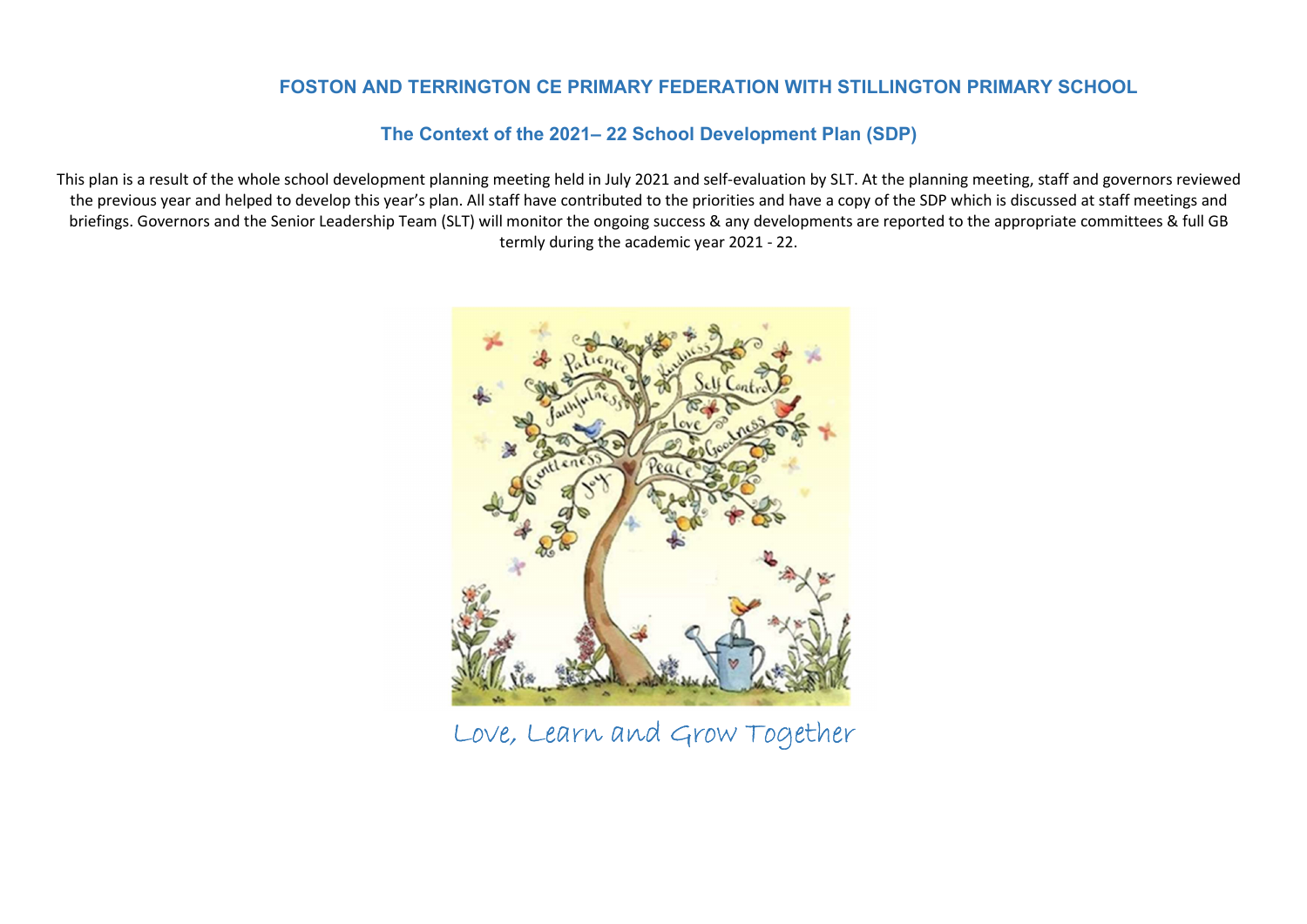## 3 Year Strategic Overview

### Our Vision

### Love, Learn and Grow Together at Foston & Terrington Federation.

At Foston & Terrington Federation our commitment to inclusivity, affirmation of diversity and embracing the community are rooted in the words of St Paul who wrote, 'The fruit of the Spirit is love, joy, peace, patience, kindness, goodness, faithfulness, gentleness and self-control' (Galatians 5 v 22-23). These Christian values are fostered in the pupils and staff building an ethos where all can flourish.

### Love, Learn and Grow Together at Stillington Community Primary School

At Stillington Community Primary School our commitment to promoting inclusivity, affirming diversity, embracing community and inspiring creativity is rooted in the core values of love, joy, peace, patience, kindness, goodness, faithfulness, gentleness and self-control. These core values are fostered in the pupils and staff building an ethos where all can flourish.

| Area                                       | 2021-22                                                                                          | 2022-23                                                                                                     | 2023-24                                                           |
|--------------------------------------------|--------------------------------------------------------------------------------------------------|-------------------------------------------------------------------------------------------------------------|-------------------------------------------------------------------|
| Outstanding<br>quality of<br>education     | Focus on community and enterprise in the curriculum<br>Development progression in vocabulary and | Focus on developing computing across the federation<br>Review and evaluate PE provision and plan next steps | Implement decided changes to planning throughout<br>initial cycle |
|                                            | knowledge                                                                                        |                                                                                                             |                                                                   |
|                                            | Develop the learned curriculum to ensure children<br>know more and remember more                 | Review and evaluate RSE provision and plan next<br>steps                                                    |                                                                   |
|                                            | Further develop investigative science                                                            | Review and evaluate curriculum                                                                              |                                                                   |
|                                            | Close gap for lower attaining children in maths<br>through consolidation of prior learning       |                                                                                                             |                                                                   |
| <b>Outstanding</b><br><b>Behaviour and</b> | To ensure behaviour and attitudes are exceptional.                                               | Review and evaluate                                                                                         |                                                                   |
| attitudes                                  | To further develop high expectations for presentation<br>across the curriculum                   |                                                                                                             |                                                                   |
| Outstanding<br>Personal                    | To develop knowledge of healthy lifestyles.                                                      | Research, plan and implement opportunities for<br>spirituality across the curriculum and share with all     |                                                                   |
| development                                | A focus on equality and diversity.                                                               | stakeholders                                                                                                |                                                                   |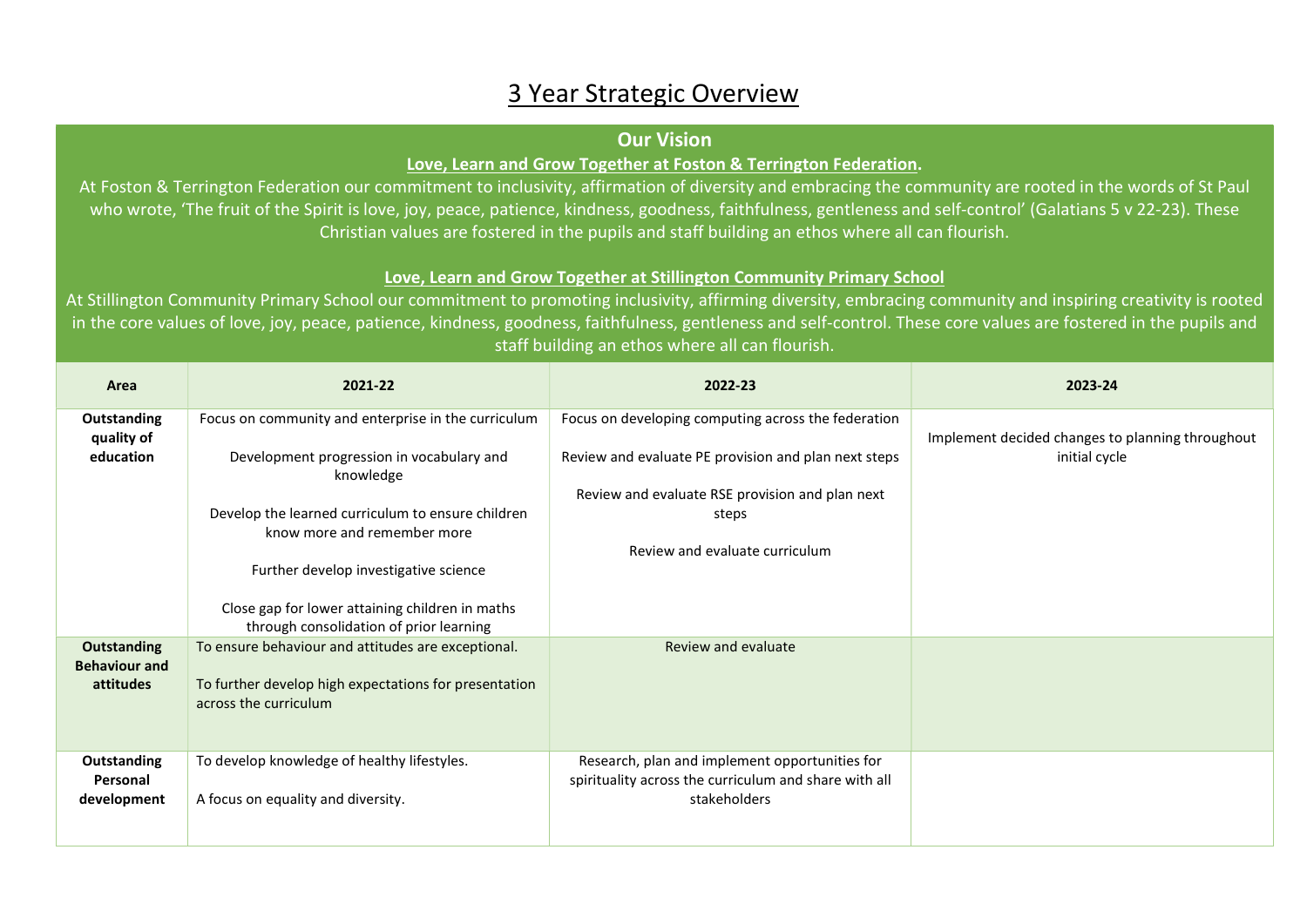| <b>Outstanding</b><br><b>Leadership and</b><br>management | To further develop subject knowledge and subject<br>leaders.<br>To further develop link governors and distribute<br>governance more widely.                                                                                               | Seek outstanding practice to review our curriculum.<br>Develop recently qualified teachers' capacity to lead<br>foundation subjects<br>Succession planning for Governance | Review staffing and plan for succession                                     |
|-----------------------------------------------------------|-------------------------------------------------------------------------------------------------------------------------------------------------------------------------------------------------------------------------------------------|---------------------------------------------------------------------------------------------------------------------------------------------------------------------------|-----------------------------------------------------------------------------|
| <b>Outstanding EYFS</b>                                   | Develop outdoor area resources<br>Development progression in vocabulary and<br>knowledge<br>Develop the learned curriculum to ensure children<br>know more and remember more                                                              | Research and implement opportunities for<br>community, innovation and enterprise<br>Implement new EYFS framework<br>Develop indoor area resources                         |                                                                             |
| <b>Other Areas</b>                                        | Increase classroom space through 2 building projects<br>at Foston<br>Develop staffroom space at Foston<br>Explore targeted provision for special educational<br>needs for the Ryedale area<br>Develop useable library space at Terrington | Explore three classes at Stillington<br>Develop library space at Foston and Stillington                                                                                   | Explore widening federation to provide sustainability<br>in current climate |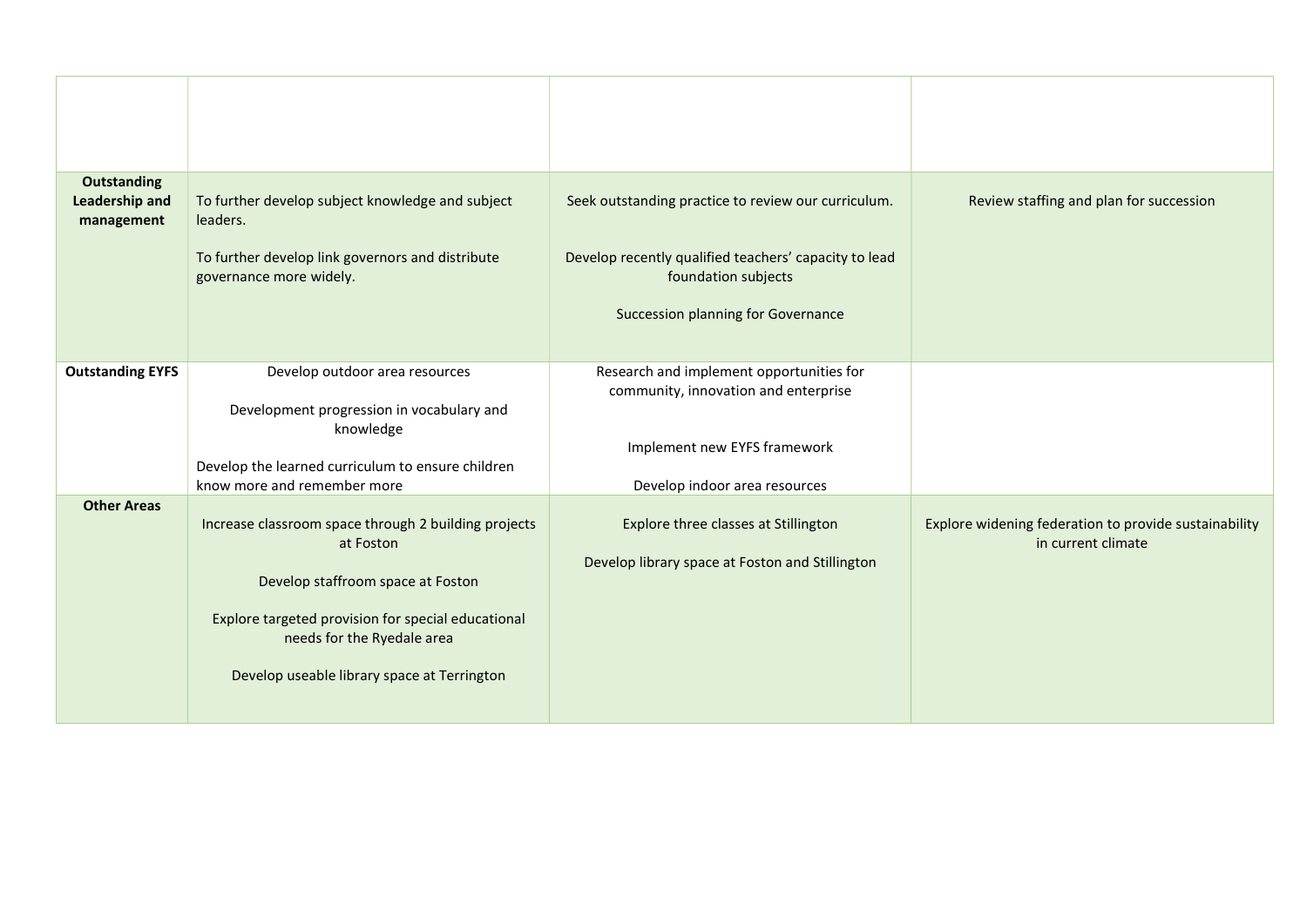# 2021-2022 Key Areas for Development

- To further develop planned and learnt curriculum to ensure children know more and remember more
- To ensure maths key knowledge is revisited and retained to close the gap for lower attainers and disadvantaged
- To ensure behaviour and attitudes are exceptional
- To develop pupils' knowledge of healthy lifestyles
- To ensure children can articulate the school's ethos on equality and diversity effectively
- To further develop subject leaders to enable them to support wider curriculum developments
- To further develop effectiveness of link governors and school visits